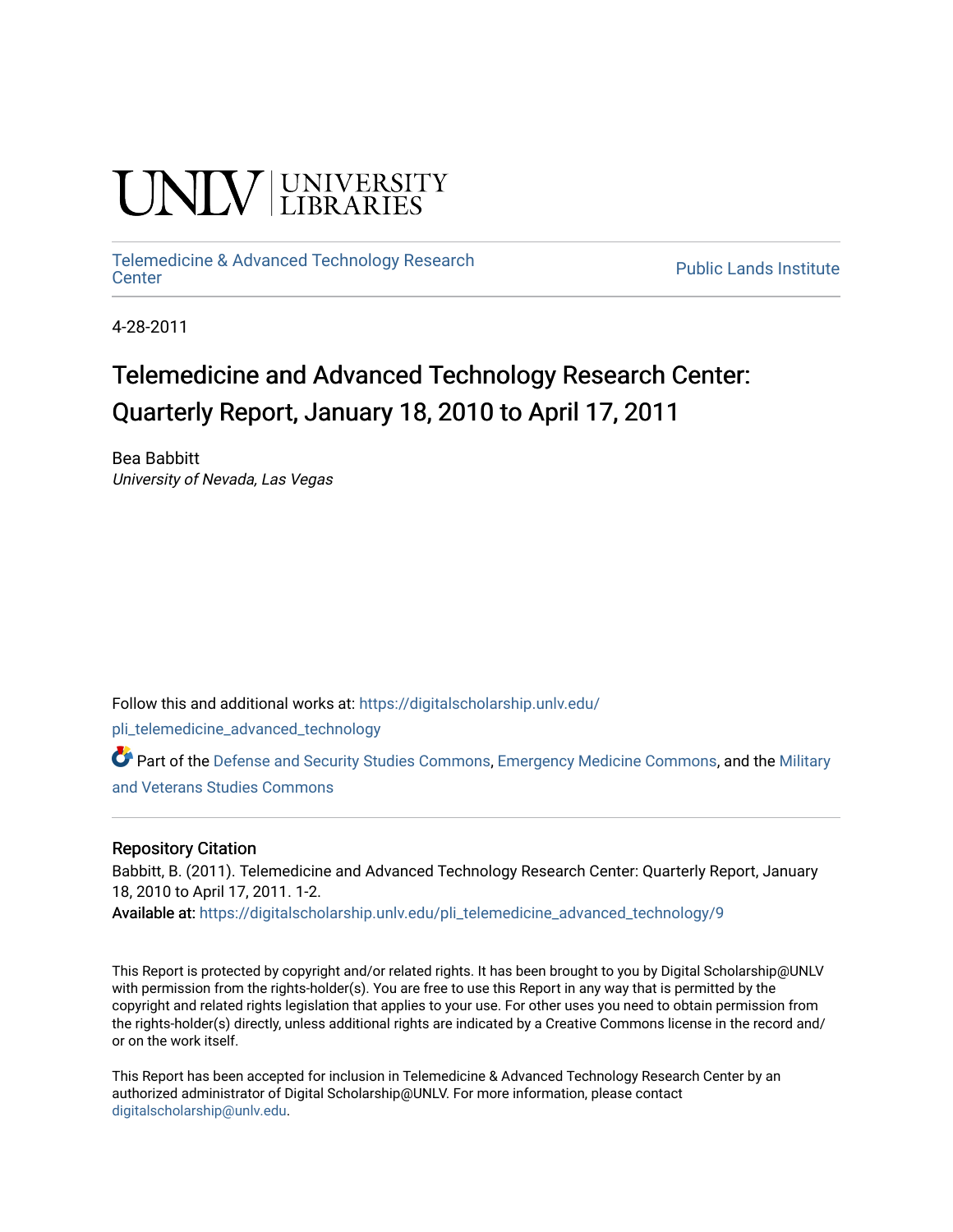#### **Quarterly Report**

- 1. **Contract No:** W81XWH-08-1-0451
- 2. **Report Date**: April 28, 2011
- 3. **Reporting Period**: January 18, 2010 to April 17, 2011
- 4. **Principal Investigator:** Dr. Bea Babbitt
- 5. **Telephone No**: (702) 895-1506
- 6. **Institution**: University of Nevada, Las Vegas –Division of Educational Outreach (UNLVEO).
- 7. **Project Title**: Development of a P.O.I. and a Blended Learning Ecology for use in Combat Lifesaver Skills Training for the Army.

#### 8. **Current Staff with percent of effort**:

The percent of effort of the current project personnel is as follows:

| <b>Name</b>                              | % of Effort<br><b>Development Stage</b> | % of Effort<br><b>Implementation Stage</b> |
|------------------------------------------|-----------------------------------------|--------------------------------------------|
| Principal Investigator (Dr. Bea Babbitt) | 50%                                     | 50%                                        |
| Research Specialist (Dr. Angelina Hill)  | 50%                                     | 50%                                        |
| Dist. Ed. E-Module Design Team           | 80%                                     | <b>20%</b>                                 |
| Project Assistant (Gordon Louie)         | 50%                                     | 50%                                        |

|                           | <b>This Quarter</b> |                |             | <b>Project Cumulative</b> |                |              |
|---------------------------|---------------------|----------------|-------------|---------------------------|----------------|--------------|
|                           | Development         | Implementation | Total       | Development               | Implementation | Total        |
| Personal                  | 11,875.23           | 2,400.00       | 14,275.23   | 175,572.86                | 146,249.89     | 321,822.75   |
| Fringe<br><b>Benefits</b> | 382.08              | 80.40          | 462.48      | 16,023.77                 | 15,934.33      | 31,958.10    |
| Travel                    | ۰                   | ۰              |             | 3,185.55                  | 25,085.28      | 28,270.83    |
| Operations                | 1,927.98            | ۰              | 1,927.98    | 19,326.97                 | 38,097.64      | 57,424.61    |
| Indirect<br>Cost          | 6,170.61            | 644.91         | 6,815.52    | 93,137.67                 | 58,595.49      | 151,733.16   |
| Total                     | \$20,355.90         | \$3,125.31     | \$23,481.21 | \$307,246.82              | \$283,962.63   | \$591,209.45 |